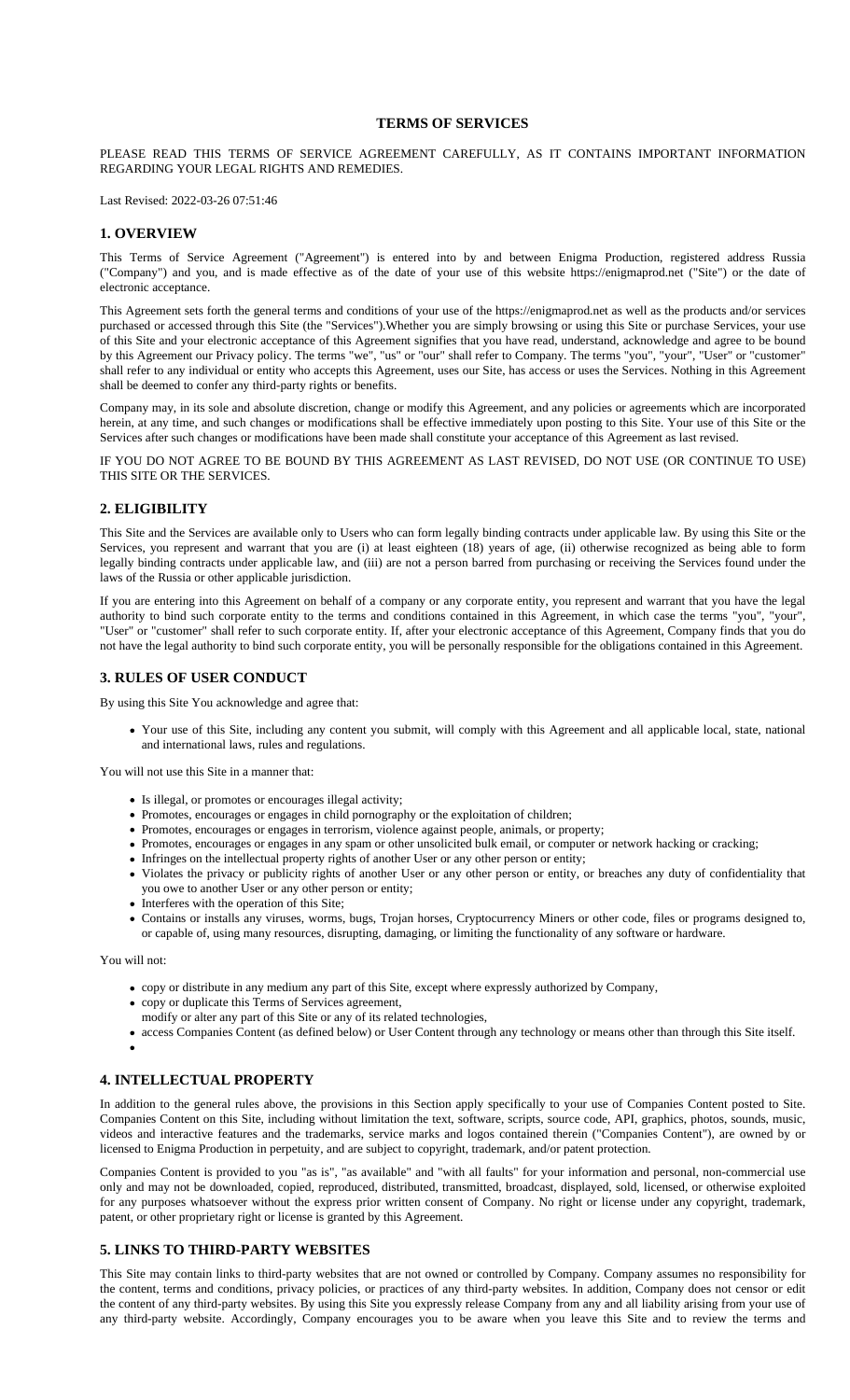conditions, privacy policies, and other governing documents of each other website that you may visit.

#### **6. DISCLAIMER OF REPRESENTATIONS AND WARRANTIES**

YOU SPECIFICALLY ACKNOWLEDGE AND AGREE THAT YOUR USE OF THIS SITE SHALL BE AT YOUR OWN RISK AND THAT THIS SITE ARE PROVIDED "AS IS", "AS AVAILABLE" AND "WITH ALL FAULTS". COMPANY, ITS OFFICERS, DIRECTORS, EMPLOYEES, AGENTS, DISCLAIM ALL WARRANTIES, STATUTORY, EXPRESS OR IMPLIED, INCLUDING, BUT NOT LIMITED TO, ANY IMPLIED WARRANTIES OF TITLE, MERCHANTABILITY, FITNESS FOR A PARTICULAR PURPOSE AND NON-INFRINGEMENT. COMPANY, ITS OFFICERS, DIRECTORS, EMPLOYEES, AND AGENTS MAKE NO REPRESENTATIONS OR WARRANTIES ABOUT (I) THE ACCURACY, COMPLETENESS, OR CONTENT OF THIS SITE, (II) THE ACCURACY, COMPLETENESS, OR CONTENT OF ANY SITES LINKED (THROUGH HYPERLINKS, BANNER ADVERTISING OR OTHERWISE) TO THIS SITE, AND/OR (III) THE SERVICES FOUND AT THIS SITE OR ANY SITES LINKED (THROUGH HYPERLINKS, BANNER ADVERTISING OR OTHERWISE) TO THIS SITE, AND COMPANY ASSUMES NO LIABILITY OR RESPONSIBILITY FOR THE SAME.

IN ADDITION, YOU SPECIFICALLY ACKNOWLEDGE AND AGREE THAT NO ORAL OR WRITTEN INFORMATION OR ADVICE PROVIDED BY COMPANY, ITS OFFICERS, DIRECTORS, EMPLOYEES, OR AGENTS, AND THIRD-PARTY SERVICE PROVIDERS WILL (I) CONSTITUTE LEGAL OR FINANCIAL ADVICE OR (II) CREATE A WARRANTY OF ANY KIND WITH RESPECT TO THIS SITE OR THE SERVICES FOUND AT THIS SITE, AND USERS SHOULD NOT RELY ON ANY SUCH INFORMATION OR ADVICE.

THE FOREGOING DISCLAIMER OF REPRESENTATIONS AND WARRANTIES SHALL APPLY TO THE FULLEST EXTENT PERMITTED BY LAW, and shall survive any termination or expiration of this Agreement or your use of this Site or the Services found at this Site.

#### **7. LIMITATION OF LIABILITY**

IN NO EVENT SHALL COMPANY, ITS OFFICERS, DIRECTORS, EMPLOYEES, AGENTS, AND ALL THIRD PARTY SERVICE PROVIDERS, BE LIABLE TO YOU OR ANY OTHER PERSON OR ENTITY FOR ANY DIRECT, INDIRECT, INCIDENTAL, SPECIAL, PUNITIVE, OR CONSEQUENTIAL DAMAGES WHATSOEVER, INCLUDING ANY DAMAGES THAT MAY RESULT FROM (I) THE ACCURACY, COMPLETENESS, OR CONTENT OF THIS SITE, (II) THE ACCURACY, COMPLETENESS, OR CONTENT OF ANY SITES LINKED (THROUGH HYPERLINKS, BANNER ADVERTISING OR OTHERWISE) TO THIS SITE, (III) THE SERVICES FOUND AT THIS SITE OR ANY SITES LINKED (THROUGH HYPERLINKS, BANNER ADVERTISING OR OTHERWISE) TO THIS SITE, (IV) PERSONAL INJURY OR PROPERTY DAMAGE OF ANY NATURE WHATSOEVER, (V) THIRD-PARTY CONDUCT OF ANY NATURE WHATSOEVER, (VI) ANY INTERRUPTION OR CESSATION OF SERVICES TO OR FROM THIS SITE OR ANY SITES LINKED (THROUGH HYPERLINKS, BANNER ADVERTISING OR OTHERWISE) TO THIS SITE, (VII) ANY VIRUSES, WORMS, BUGS, TROJAN HORSES, OR THE LIKE, WHICH MAY BE TRANSMITTED TO OR FROM THIS SITE OR ANY SITES LINKED (THROUGH HYPERLINKS, BANNER ADVERTISING OR OTHERWISE) TO THIS SITE, (VIII) ANY USER CONTENT OR CONTENT THAT IS DEFAMATORY, HARASSING, ABUSIVE, HARMFUL TO MINORS OR ANY PROTECTED CLASS, PORNOGRAPHIC, "X-RATED", OBSCENE OR OTHERWISE OBJECTIONABLE, AND/OR (IX) ANY LOSS OR DAMAGE OF ANY KIND INCURRED AS A RESULT OF YOUR USE OF THIS SITE OR THE SERVICES FOUND AT THIS SITE, WHETHER BASED ON WARRANTY, CONTRACT, TORT, OR ANY OTHER LEGAL OR EQUITABLE THEORY, AND WHETHER OR NOT COMPANY IS ADVISED OF THE POSSIBILITY OF SUCH DAMAGES.

IN ADDITION, You SPECIFICALLY ACKNOWLEDGE AND agree that any cause of action arising out of or related to this Site or the Services found at this Site must be commenced within one (1) year after the cause of action accrues, otherwise such cause of action shall be permanently barred.

THE FOREGOING LIMITATION OF LIABILITY SHALL APPLY TO THE FULLEST EXTENT PERMITTED BY LAW, AND shall survive any termination or expiration of this Agreement or your use of this Site or the Services found at this Site.

### **8. INDEMNITY**

You agree to protect, defend, indemnify and hold harmless Company and its officers, directors, employees, agents from and against any and all claims, demands, costs, expenses, losses, liabilities and damages of every kind and nature (including, without limitation, reasonable attorneys' fees) imposed upon or incurred by Company directly or indirectly arising from (i) your use of and access to this Site; (ii) your violation of any provision of this Agreement or the policies or agreements which are incorporated herein; and/or (iii) your violation of any third-party right, including without limitation any intellectual property or other proprietary right. The indemnification obligations under this section shall survive any termination or expiration of this Agreement or your use of this Site or the Services found at this Site.

#### **9. DATA TRANSFER**

If you are visiting this Site from a country other than the country in which our servers are located, your communications with us may result in the transfer of information across international boundaries. By visiting this Site and communicating electronically with us, you consent to such transfers.

## **10. AVAILABILITY OF WEBSITE**

Subject to the terms and conditions of this Agreement and our policies, we shall use commercially reasonable efforts to attempt to provide this Site on 24/7 basis. You acknowledge and agree that from time to time this Site may be inaccessible for any reason including, but not limited to, periodic maintenance, repairs or replacements that we undertake from time to time, or other causes beyond our control including, but not limited to, interruption or failure of telecommunication or digital transmission links or other failures.

You acknowledge and agree that we have no control over the availability of this Site on a continuous or uninterrupted basis, and that we assume no liability to you or any other party with regard thereto.

#### **11. DISCONTINUED SERVICES**

Company reserves the right to cease offering or providing any of the Services at any time, for any or no reason, and without prior notice. Although Company makes great effort to maximize the lifespan of all its Services, there are times when a Service we offer will be discontinued. If that is the case, that product or service will no longer be supported by Company. In such case, Company will either offer a comparable Service for you to migrate to or a refund. Company will not be liable to you or any third party for any modification, suspension, or discontinuance of any of the Services we may offer or facilitate access to.

## **12. FEES AND PAYMENTS**